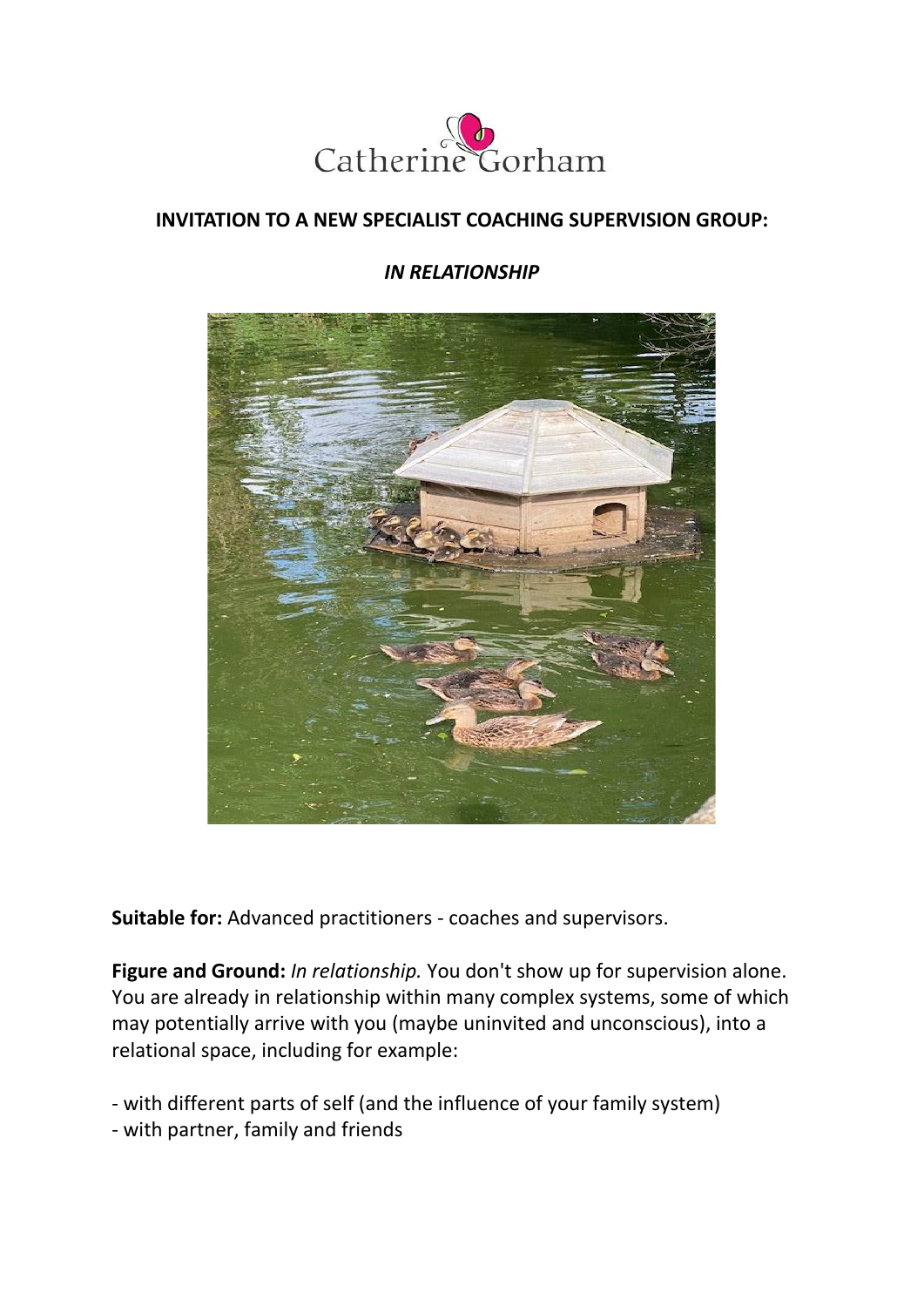- with clients (+ their family systems), their organisational systems + any end users of their organisational systems

- with peers, reflecting your unique position within the coaching profession

- with the natural world and how that might offer you meaning

- with other groups where you may or may not feel a sense of belonging or identity, eg your local community….

**Space:** We will co-create a safe container to explore relational patterns including leaning in v. resistance, proximity, triggers and risk-taking. Regular contracting and recalibration will finetune mutual holding, self- and coregulation with care.

**Process:** This will be a creative exploration, with opportunities for support and challenge. Attention will be paid to the dynamics in the group playing out in the moment as well as issues brought by supervisees. A degree of safe vulnerability will be encouraged with the intention of deepening the learning experience for all.

**Modalities:** To include Internal Family Systems; Compassionate-Focused Therapy; Ecotherapy; Transactional Analysis; Transpersonal; Psychological Safety; NLP; Gestalt; Constellations.

**Practicalities:** Max 5 supervisees*.* 5 x 3 hour Zoom sessions over the year; dates to be agreed. Please contact me for a conversation if you're interested.

**Fee:** £130 per session; total programme fee to be invoiced in advance (£650).

## **Testimonials**

*"Catherine is a highly creative and intuitive Supervisor, adapting her approach to each person's needs. Her ability to facilitate a psychological safe space has led to a very positive and impactful group supervision dynamic. I have witnessed my peers do powerful work and have felt safe to express my needs and vulnerabilities. On each occasion, I've felt heard, nurtured, and challenged."*